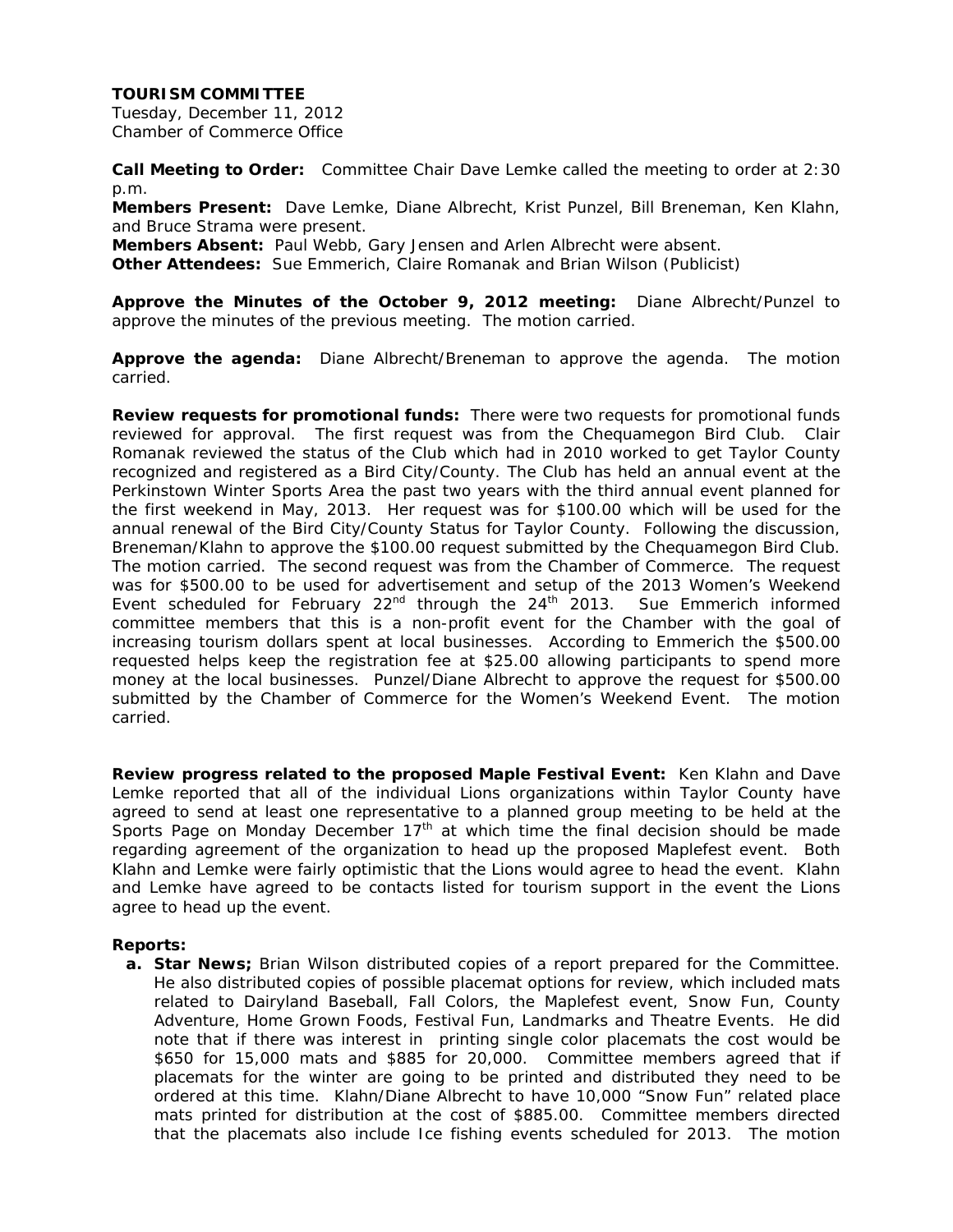carried. There was some discussion of printing a Maplefest placemat but members felt it would be appropriate for the organization heading up the event to request funding from the Tourism Committee and print their own mats if they make the decision to go that route.

**b. Chamber of Commerce;** Sue Emmerich distributed copies of both the October and November 2012 Reports which listed the many events and activities supported by the Chamber. Emmerich stated that since the snow fall last weekend ATV/snowmobile registrations have jumped tremendously. Emmerich also noted that the Chamber has been working with the new Taylor County Fair Manager in an effort to aid in her preparation for the 2013 Taylor County Youth Fair. She also invited committee member to come to her office and view the Terry Bradshaw Economic Development presentation. Members were anxious to view the presentation and Emmerich departed to prepare for the viewing.

**Discuss and act on any other promotional items discussed:** Chairman Lemke questioned whether any members had information of interest related to tourism activities in their areas. Bill Breneman distribute copies of the brochure prepare for the 2013 Western Taylor County Expo/ June Dairy Days Event to be held June 15 & 16, 2013 and also reported that the Sniegfest will be held in Gilman on February 2<sup>nd</sup>. The Perkinstown Snowshoe Race will be held on January 19<sup>th</sup> and there will be several fishing contests also being held prior to the February Tourism meeting. Ken Klahn asked if anything was being done in reference to surfacing the Pine Line Trail as had been discussed at the previous meeting. Dave Lemke informed him that the Rails-to-Trails Commission will pursue placement of blue granite surfacing, probably only several truckloads, to a small portion of the trail to see how that product would grade out.

**Approve the invoices:** The invoices reviewed included Chamber of Commerce invoices for October and November 2012 of \$.70 for office supplies, \$30.37 for postage and TDS tourism sign expense of \$103.40. The total of those invoices to be approved was \$134.47. Diane Albrecht/Punzel to approve payment of the October and November invoices. The motion carried.

**Public Input:** There was no public input.

**Next Committee Meeting:** The next meeting of the Taylor County Tourism Committee will be Tuesday, February 12, 2013 at 2:30 p.m. to be held at the Chamber Office.

**Adjournment:** With no further business, Diane Albrecht/Klahn to adjourn the meeting at 3:30 p.m. The motion carried. Following the meeting committee members were to stop in Sue Emmerichs office to view the Terry Bradshaw Economic Development presentation.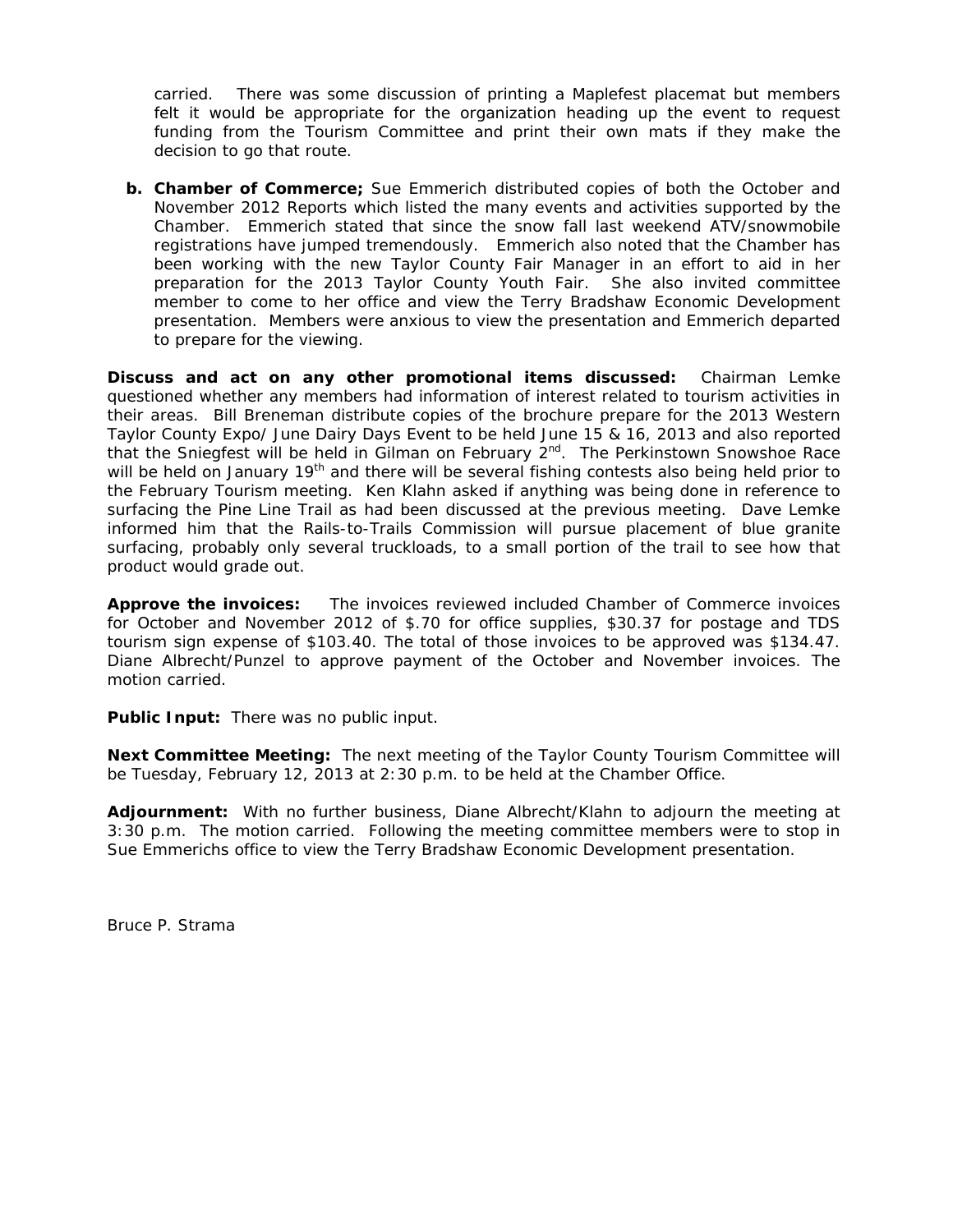Tuesday, October 9, 2012 Chamber of Commerce Office

**Call Meeting to Order:** Committee Chair Dave Lemke called the meeting to order at 2:30 p.m.

**Members Present:** Dave Lemke, Diane Albrecht, Krist Punzel, Bill Breneman, Paul Webb, Gary Jensen, Ken Klahn, Arlen Albrecht, and Bruce Strama were present. **Members Absent:** All members present. **Other Attendees:** Sue Emmerich and Brian Wilson (Publicist)

**Approve the Minutes of the August 21, 2012 meeting:** Breneman/Punzel to approve the minutes of the previous meeting. The motion carried.

**Approve the agenda:** Diane Albrecht/Webb to approve the agenda. The motion carried.

**Review progress related to the proposed Maple Festival Event:** Ken Klahn reported that the Lions October regional zone meeting will be held on Wednesday, October 17, at which time the decision should be made in reference to the Lions heading up the proposed event. If the Lions decide not to be the lead organization for the event other organizations will be approached to head up the Maple Festival Event. There is a limited amount of time remaining for planning and holding the event which has been projected to take place in April of 2013.

## **Reports:**

- **a. Star News;** Brian Wilson distributed copies of the 2012 Fall/Winter Visitors Guide for review. Committee members felt that the glossy cover and back page were an attractive addition to the guide. Wilson when asked informed committee members that approximately 9,000 guides were printed. He also distributed copies of the Fall/hunting placemat for review. There was some discussion of placemats to be ordered in 2013 with interest in something referring to the Maple Festival Event.
- **b. Chamber of Commerce;** Sue Emmerich distributed copies of both the August and September 2012 Reports which listed the many events and activities supported by the Chamber.

**Discuss and act on any other promotional items discussed:** The Western Taylor County Expo Organization had completed a Tourism Project Fund Request and an informational sheet pertaining to an event planned to take place in conjunction with the June Dairy Days Event. The request was for \$1,000 to be used for advertising/promotion, trophies, medals and other related expenses for the Western Taylor County Expo. The total estimated expense for the event is \$5,500, with requests totaling that amount being requested from six different sources. Several activities included in the Expo include classic wheel entries, a triathlon, and a fun/run walk event. Following review of the request, Jensen/Diane Albrecht to approve the \$1000.00 request received from the Western Taylor County Expo Organization. The motion carried. Paul Webb had been working on the parking area adjacent to the Pine Line Trail and reported that some signage is needed at the current small parking lot located at the Allman St./River Drive intersection and at the new trailer parking lot location as well as a sign on the Pine Line Trail itself directing ATVs and snowmobiles to the new parking lot. Webb had an estimated expense of \$245.00 for all signs and installation material required. He and Gene Knoll are willing to perform the installation at no cost. Diane Albrecht/Jensen to approve \$245.00 for the purchase of the requested signs and installation material following any approvals required by land owners or municipalities. The motion carried. Webb will submit invoices to Strama for payment.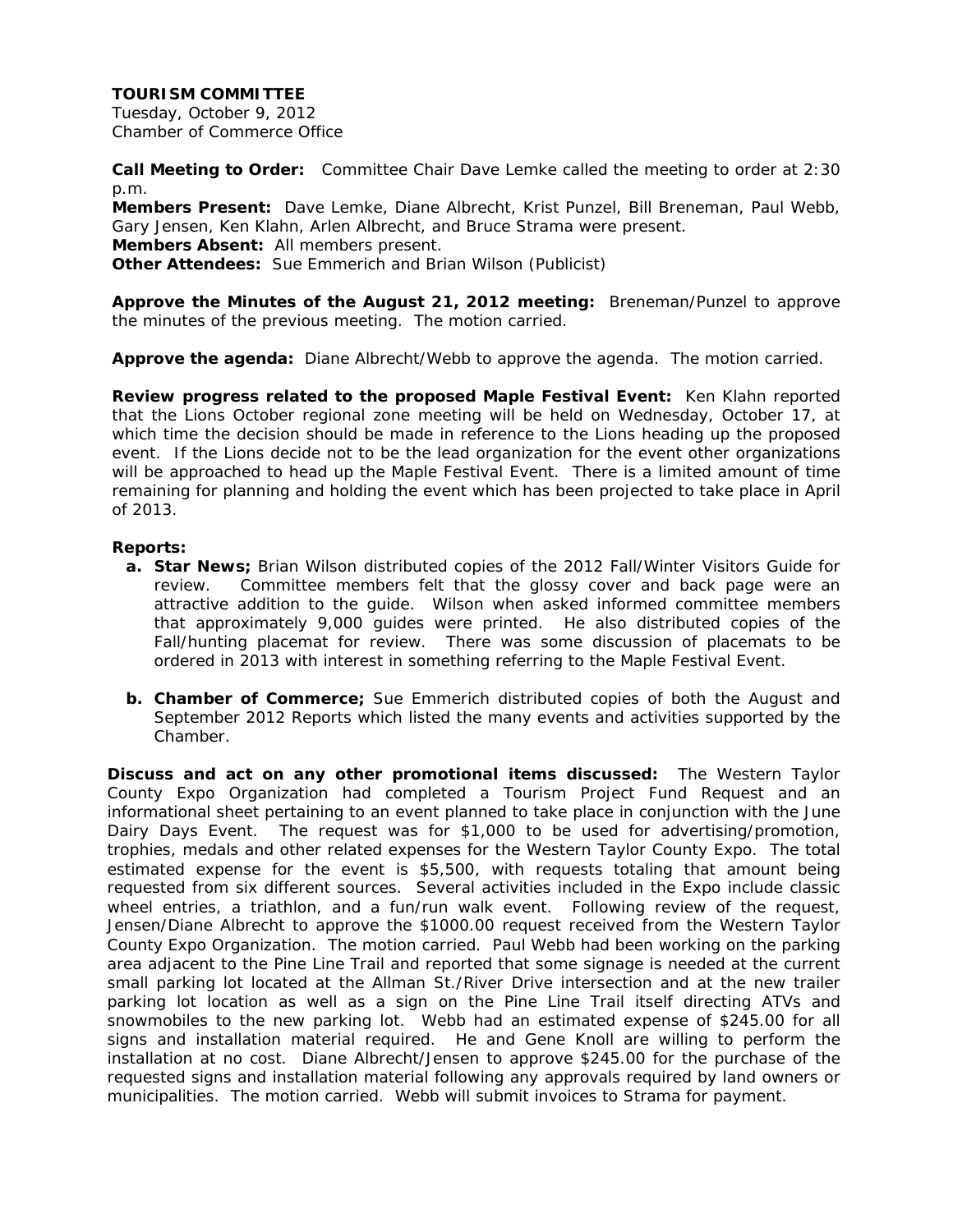**Approve the invoices:** Strama noted that he had approved, as he has had to in the past, an invoice for the ad placed in the Fall/Winter Guide. The timeline for approval does not allow approval by the Tourism Committee. The invoices reviewed included Chamber of Commerce invoices for August and September 2012 of \$2.15 for office supplies, \$87.25 for postage and TDS tourism sign expense of \$103.40. The total of those invoices to be approved was \$192.80. Webb/Diane Albrecht to approve payment of the August and September invoices and to give Strama authority to approve invoices between meetings when required. The motion carried.

**Public Input:** Ken Klahn noted that he has been in contact with Taylor County residents, trying to connect personally, and has gotten input on issues that some of the residents have. A couple issues brought to Klahn's attention were possible earlier opening of the Pine Line Trail to snowmobiling and surfacing of the Pine Line Trail to improve trail conditions for riding bike in the summer months. Klahn said he will be happy to be able to report that the trail will if conditions allow, be open earlier for snowmobiling. Klahn encouraged other committee members to make an attempt to connect personally with county residents in an effort to obtain ideas and receive input on what concerns or desires they may have. Klahn also felt it may be appropriate to include on the Project Fund Request Form a question similar to "Does your organization plan on donating to other Taylor County Organizations?" He felt that including the statement may remind those organizations that receive tourism funding that each organization also has the ability to come to the aid of others. There was also some discussion of events that will be held in the county in respective areas this fall.

**Next Committee Meeting:** The next meeting of the Taylor County Tourism Committee will be Tuesday, December 11, 2012 at 2:30 p.m. to be held at the Chamber Office.

**Adjournment:** With no further business, Diane Albrecht/Webb to adjourn the meeting at 3:15 p.m. The motion carried.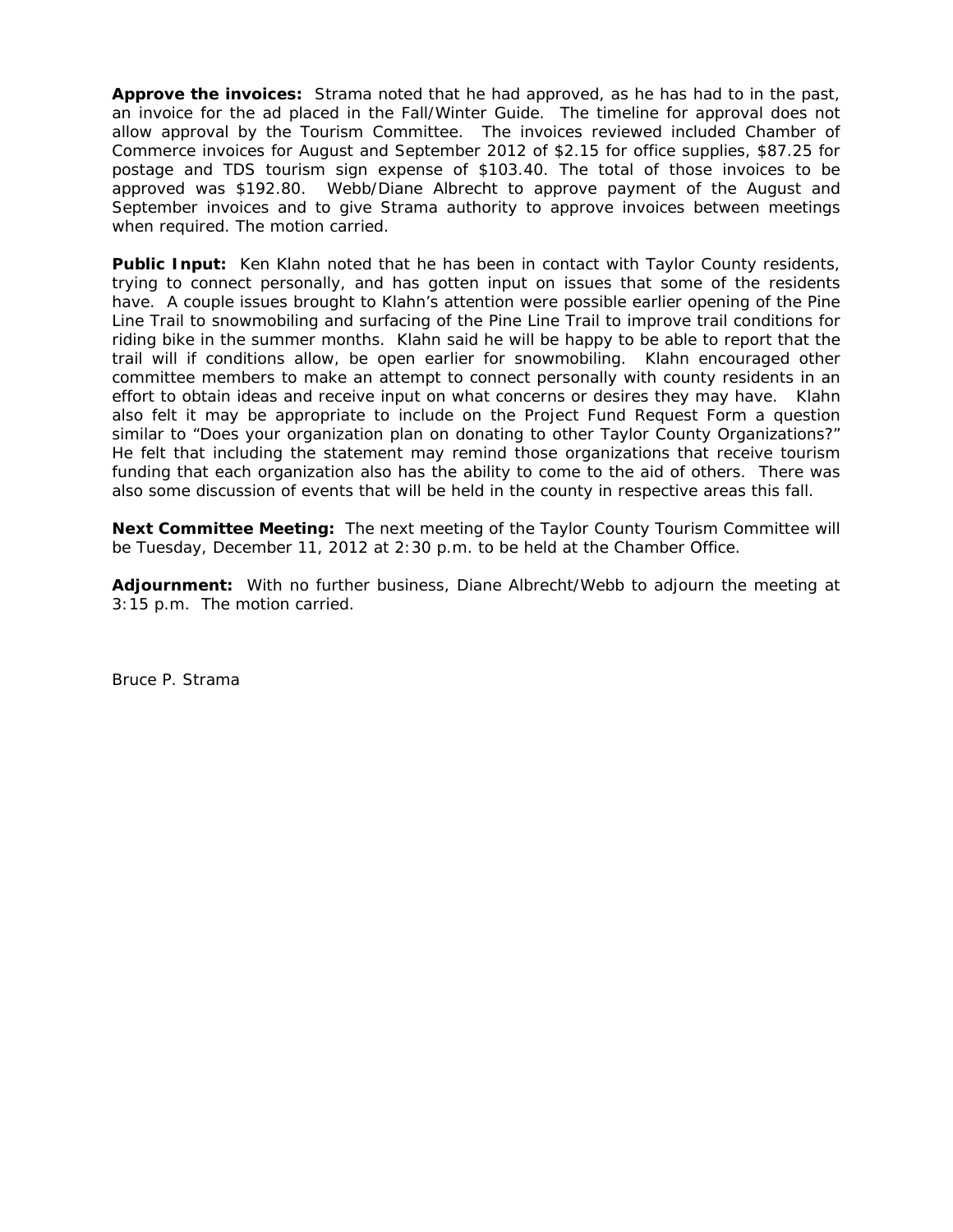Tuesday August 21, 2012 Chamber of Commerce Office

**Call Meeting To Order:** Committee member Bill Breneman called the meeting to order at 2:34 p.m.

**Members Present:** Krist Punzel, Bill Breneman, Paul Webb, Gary Jensen, Ken Klahn, Arlen Albrecht, and Bruce Strama were present. Dave Lemke arrived shortly after the meeting was called to order.

**Members Absent:** Diane Albrecht had an excused absence.

**Other Attendees:** Bob Thompson, Brad Ruesch, Sue Emmerich and Brian Wilson (Publicist)

**Approve the Minutes of the June 19, 2012 meeting:** Punzel/Webb to approve the minutes of the previous meeting. The motion carried.

**Approve the agenda:** Webb/Klahn to approve the agenda. The motion carried.

**Discuss and act on statement of support for Rail Trail parking lot and extended trail opening:** Bob Thompson and Brad Ruesch were present to discuss a proposal to designate a parcel of land owned by Thompson as parking area for snowmobilers. The parcel is located across River Drive from the Pine Line Trail. A culvert would need to be placed in the ditch for access, with Thompson reporting that he has a culver and a permit for placement also noting that he is not asking for any compensation for the culvert or use of the property. Thompson also informed committee members that in many instances the Rail Trail could be opened to snowmobiling earlier that the rest of the snowmobile trail system as there are no water crossings or wetlands to contend with. There was extended discussion of benefits as well as possible problems associated mainly with the proposed early opening of the trail. Ruesch noted that even though the trail may look to be in good shape earlier, there may not be ample snow to sustain travel which may create problems. Use of ATVs in those early stages may also be detrimental. Ruesch informed committee members that he has ten days from the time the trails are open to snowmobiles to also open them to ATVs according to county code. Another concern would be the use of connecting trails that were not open at the time of Pine Line Trail opening if it were opened earlier. Pluses would be the ability of riders to access Price County trails via snowmobile earlier and tourism dollars spent at trail adjacent and other businesses in the county. It was noted that Ruesch would still be in charge of opening and closing of the trail system including the Rail Trail if problems were to arise. Following discussion, Web/Jensen to approve support for a one year trial of early Pine Line opening if conditions allow and use of the proposed Thompson parking. The motion carried. Strama was directed to draft correspondence stating the support for the one year trial for the parking lot and trail opening to be submitted to Ruesch prior to the next Forestry and Recreation Committee meeting.

**Discuss and act on placement of ad in SNO-TOURING MAGAZINE:** Strama informed committee members that he had received a request for approval of an ad in the Sno-Touring Magazine @ \$825.00 for a ¼ page. Committee members following discussion decided that the \$825.00 in funding for the ad may be used more effectively. Klahn/Jensen not to fund the ad in the Sno-Touring Magazine. The motion carried.

**Discuss and act on the proposed 2013 tourism budget:** Strama distributed copies of the 2012 budget also listing carry-over amounts and a copy of the budget sheet for 2013 for review by committee members. Following review Webb/Punzel to approve a total 2013 tourism budget of \$36,504, the same as in 2012.The motion carried.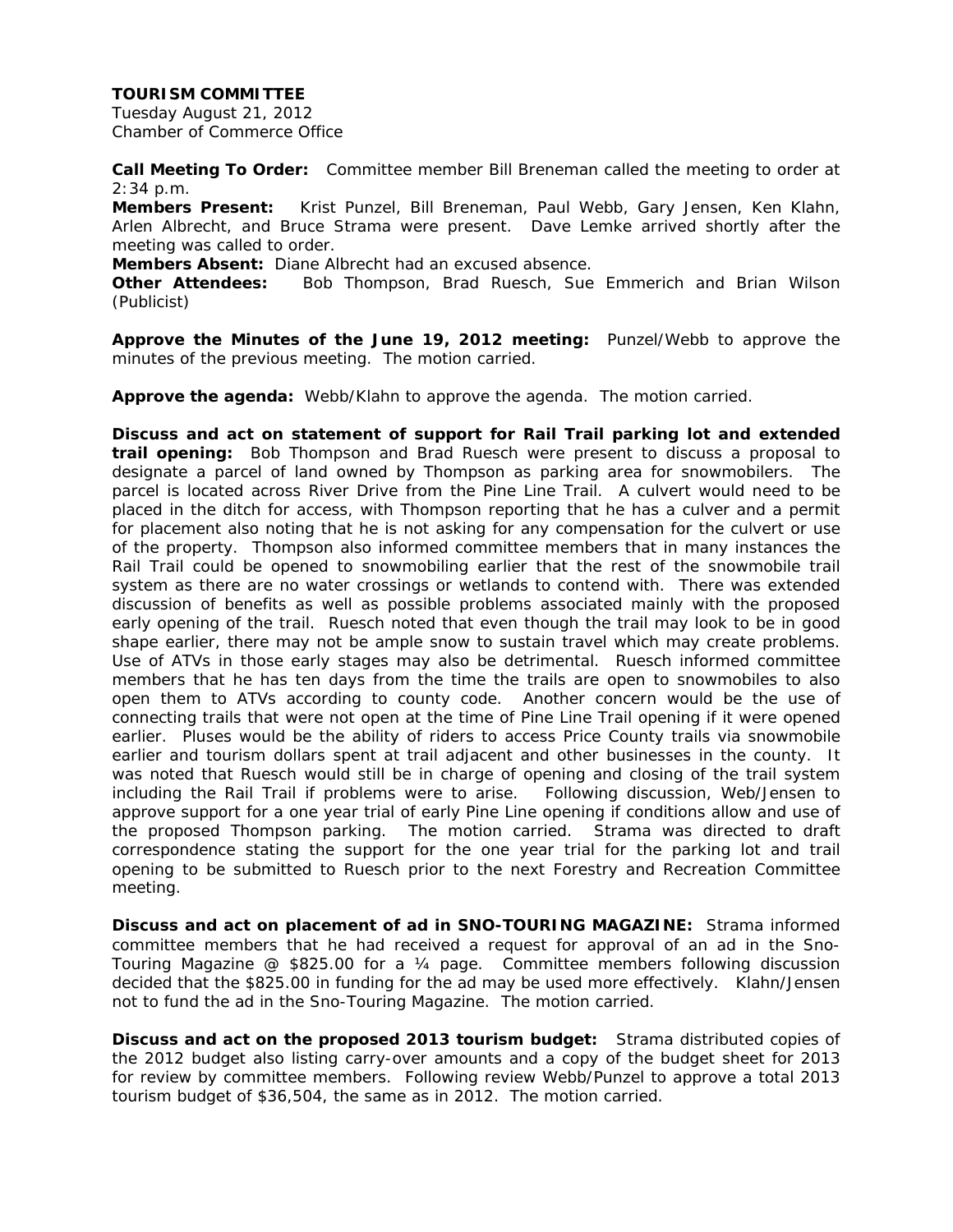**Review progress related to the proposed Maple Festival Event:** Ken Klahn and Dave Lemke reported that the proposed event has been introduced to several Lions chapters and will be on agendas of other chapter meetings for review. The goal is to get a club or association to take the lead in sponsoring the proposed event and at this time the Lions have been approached as they do have substantial membership and would be most able to sponsor the proposed event. Klahn and Lemke noted that the decision as to whether the Lions will be willing to run the event will be made in October at the Lions Zone meeting.

# **Reports:**

- **a. Star News;** Brian Wilson reported that the 2012 Fall/Winter Visitors Guide is being prepared and may feature a glossy cover and back page which will add some expense but be more attractive and durable. He also noted that if the committee intends to print the Fall/hunting placemats action needs to be taken at this meeting to allow time for printing and distribution. Committee members felt that the placemats have become very popular and that the current print of approximately 5,000 may not be a sufficient amount. Following discussion, Klahn/Breneman to print \$10,000 Fall/hunting placemats including the same amount of laminated as in past printings with the expense not to exceed \$1,400.00. Brian Wilson will contact County Clerk Strama in reference to printing and expense issues for approval. The motion carried. There was also discussion of distribution expense and a proposed request for \$1,500.00 from Hotel/Motel Tax to aid in distribution. Jensen/Lemke to request \$1,500.00 from Hotel/Motel Tax to aid in distribution of the 2012 Fall/Winter Visitors Guide. The motion carried. Lemke will be present at the City Council meeting to make the request.
- **b. Chamber of Commerce;** Sue Emmerich distributed copies of both the June and July 2012 Reports which listed the many events and activities supported by the Chamber. She reviewed several activities including the taping of "View Points" by Terry Bradshaw on July 20<sup>th</sup> which will be aired on TV and shown to the community once complete. The chamber will be posting a face book page on the web for additional exposure of Tourism events and activities.

**Discuss and act on any other promotional items discussed:** Sue Emmerich had completed a Tourism Project Fund Request and an informational sheet pertaining to the purchase of inflatables and related equipment. The Chamber has researched local organizations that may be interested in renting the inflatable play stations for children. There is substantial interest in renting inflatables if the cost were more reasonable than the fee charged by companies from outside the area. They could be used year-round for events inside and outside for summer events. They would not be rented to individuals, but could be rented by the business where an individual may be holding an event. The request was for \$2,000 from Tourism for the purchase of two inflatables with the total cost for the purchase of the two inflatables including related equipment at \$11,000. The proposed rate for rental would be two to two hundred fifty for the first inflatable and an additional one to one hundred fifty for the second. The savings for the second would be possible due to staff and equipment savings realized at one set-up location. Klahn/Jensen to approve the \$2,000.00 request by the Chamber for the purchase of two inflatables and related equipment. Bill Breneman reported that the Village of Gilman is moving forward with the planning for a "Western Taylor County Expo" which would be held the same weekend as the June Dairy Days' but be a completely separate event.

**Approve the invoices:** The invoices reviewed included Chamber of Commerce invoices for June and July 2012 of \$1.10 for office supplies, \$48.15 for postage, TDS tourism sign expense of \$103.40 and temporary wages of \$651.25. The total of those invoices to be approved was \$803.90. Jensen/Punzel to approve payment of the invoices. The motion carried.

**Public Input:** There was no public input.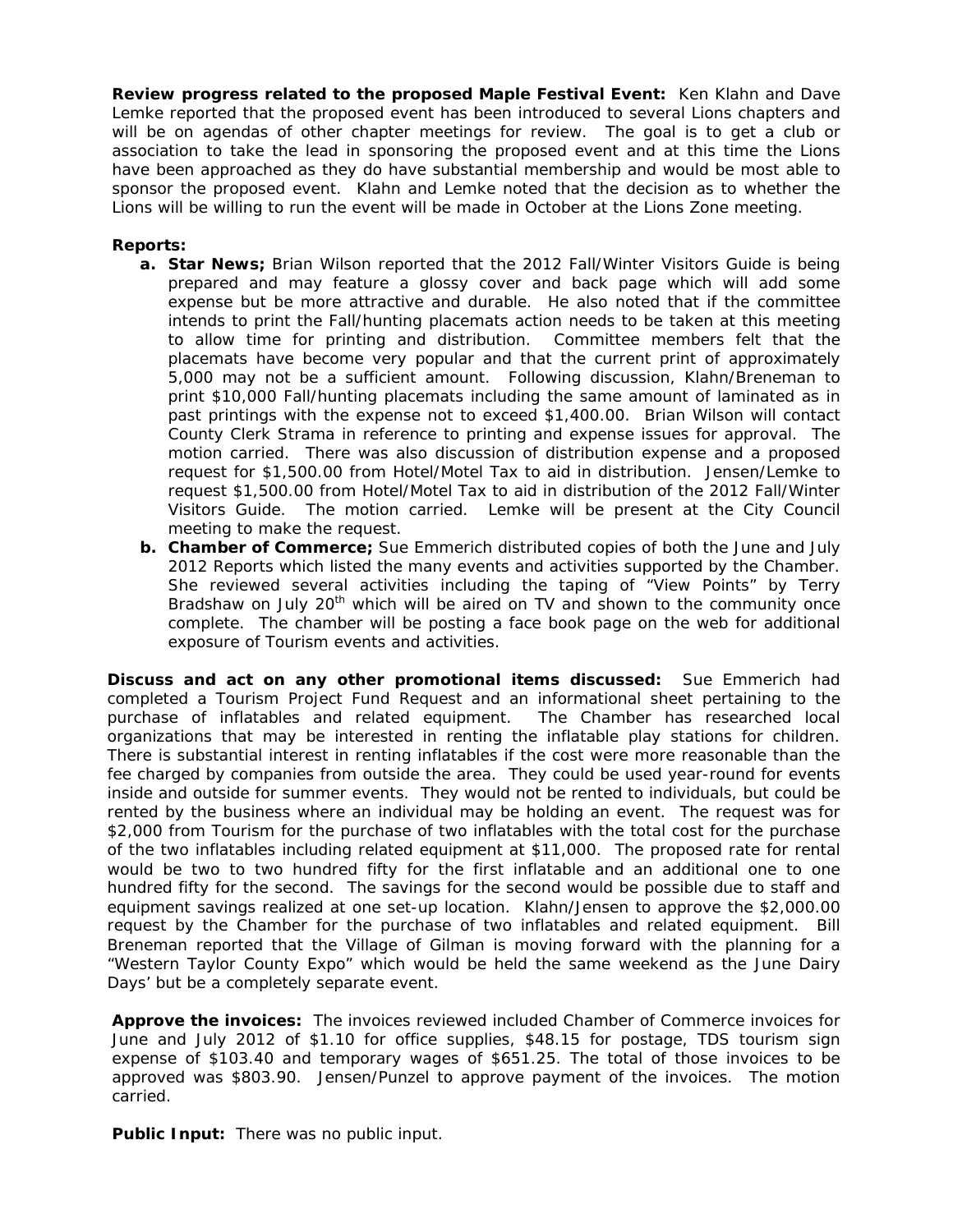**Next Committee Meeting:** The next meeting of the Taylor County Tourism Committee will be Tuesday, October 9, 2012 at 2:30 p.m. to be held at the Chamber Office.

**Adjournment:** With no further business, Jensen/Punzel to adjourn the meeting at 4:35 p.m. The motion carried.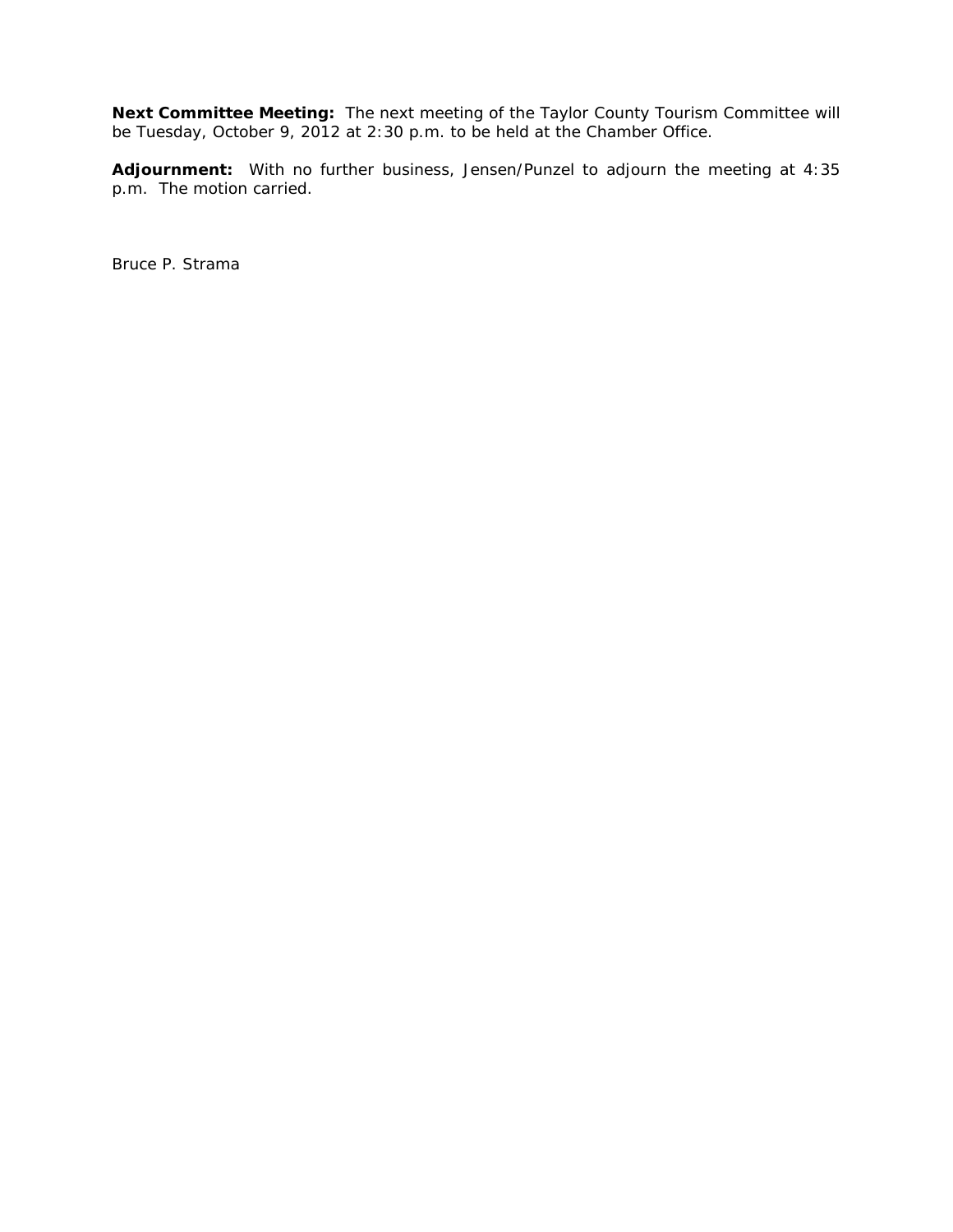Tuesday June 19, 2012 Chamber of Commerce Office

**Call Meeting To Order:** Chairman Dave Lemke called the meeting to order at 2:34 p.m. **Members Present:** Dave Lemke, Diane Albrecht, Krist Punzel, Bill Breneman, Paul Webb, Arlen Albrecht, and Bruce Strama were present. **Members Absent:** Ken Klahn and Gary Jensen were absent. **Other Attendees:** Sue Emmerich and Brian Wilson (Publicist)

**Approve the Minutes of the April 10, 2012 meeting:** Diane Albrecht/Punzel to approve the minutes of the previous meeting. The motion carried.

**Approve the agenda:** Albrecht/Webb to approve the agenda. The motion carried.

**Review progress related to the proposed Maple Festival event:** Ken Klahn was unable to attend the meeting but had submitted information in reference to the planned event. He noted that he has been in contact with Greg Krug, lead person for all of the Lions chapters in Taylor County to discuss ideas and encourage consideration by the Lions to take the leadership role in the proposed event. Krug will take the proposal to Lions chapters within the county for consideration. There was a brief discussion of possibly holding a contest for ideas for a new Maple Fest Logo. Sue Emmerich distributed a fact/idea sheet for review which outlined some of the ideas discussed, including possible events considered for the Maple Fest event and direction for proceeding.

#### **Reports:**

- **a. Star News;** Brian Wilson reported that due to IT problems he was unable to print a report for the June meeting.
- **b. Chamber of Commerce;** Sue Emmerich distributed copies of both the April and May 2012 Reports. She informed committee members that UTV registrations are now being processed at the Chamber. There have been many new applications even though UTVs are generally not allowed on most Taylor County Trails. She also noted that license plates are now required for ATVs instead of just the stickers. Emmerich also reported that the Chamber has been in contact with producers of "Viewpoint" which is an economic development series on the discovery channel affiliated with Terry Bradshaw the former football quarterback. The producers of the series had contacted the Chamber requesting to do a segment on Medford due to the successes and diversity of businesses located here. The series will help promote economic development in the county. She would also like to create a brochure which would combine five or six of the current tourism related brochures into one with more of a professional appearance. She had an example of what the brochure would look like with colored photos printed on a better grade of paper. The cost of crating and printing 2,500 brochures would be \$1,725.16. The Chamber will be putting together new packets for interested parties and would include the new combined brochures in the packets. Following discussion, Webb/Breneman to approve \$1,725.16 for producing and printing 2,500 combined tourism brochures for \$1,725.16 to be charged to the Promotional Maps and Brochures account #5319. The motion carried.

**Discuss and act on any other promotional items discussed:** Bill Breneman reported that the Gilman Lions are considering the possibility of organizing a triathlon event. They are also considering the possibility of holding that event in conjunction with an Expo similar to the one held annually in Medford and June Dairy Days. All of the planning is in the early stages according to Breneman. The Gilman Fall Festival is scheduled for August 24<sup>th</sup>, 25<sup>th</sup> and  $26^{th}$  in 2012.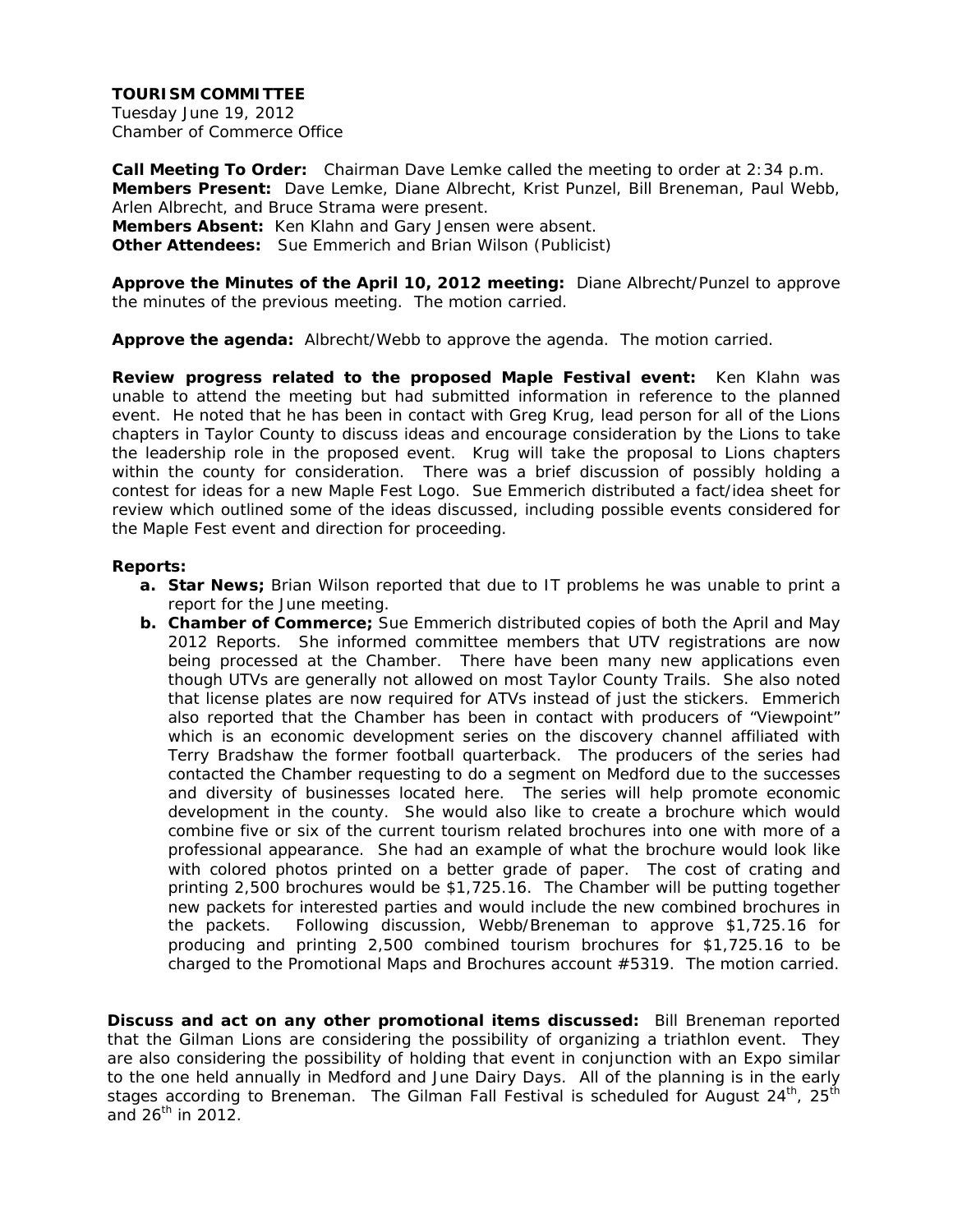**Approve the invoices:** The invoices reviewed included Chamber of Commerce invoices for April and May 2012 of \$2.55 for office supplies, \$136.68 for postage, TDS tourism sign expense of \$103.40 and temporary wages of \$1,257.75. The total of those invoices to be approved was \$1,500.38. Diane Albrecht/Punzel to approve payment of the invoices. The motion carried.

**Public Input:** Committee members were informed that the company that was scheduled to supply the midway for the Taylor County Fairs has backed out at the last minute. Any suggestions are welcome for a substitute.

**Next Committee Meeting:** The next meeting of the Taylor County Tourism Committee will be Tuesday, August 21, 2012 at 2:30 p.m. to be held at the Chamber Office.

**Adjournment:** With no further business, Albrecht/Webb to adjourn the meeting at 3:38 p.m. The motion carried.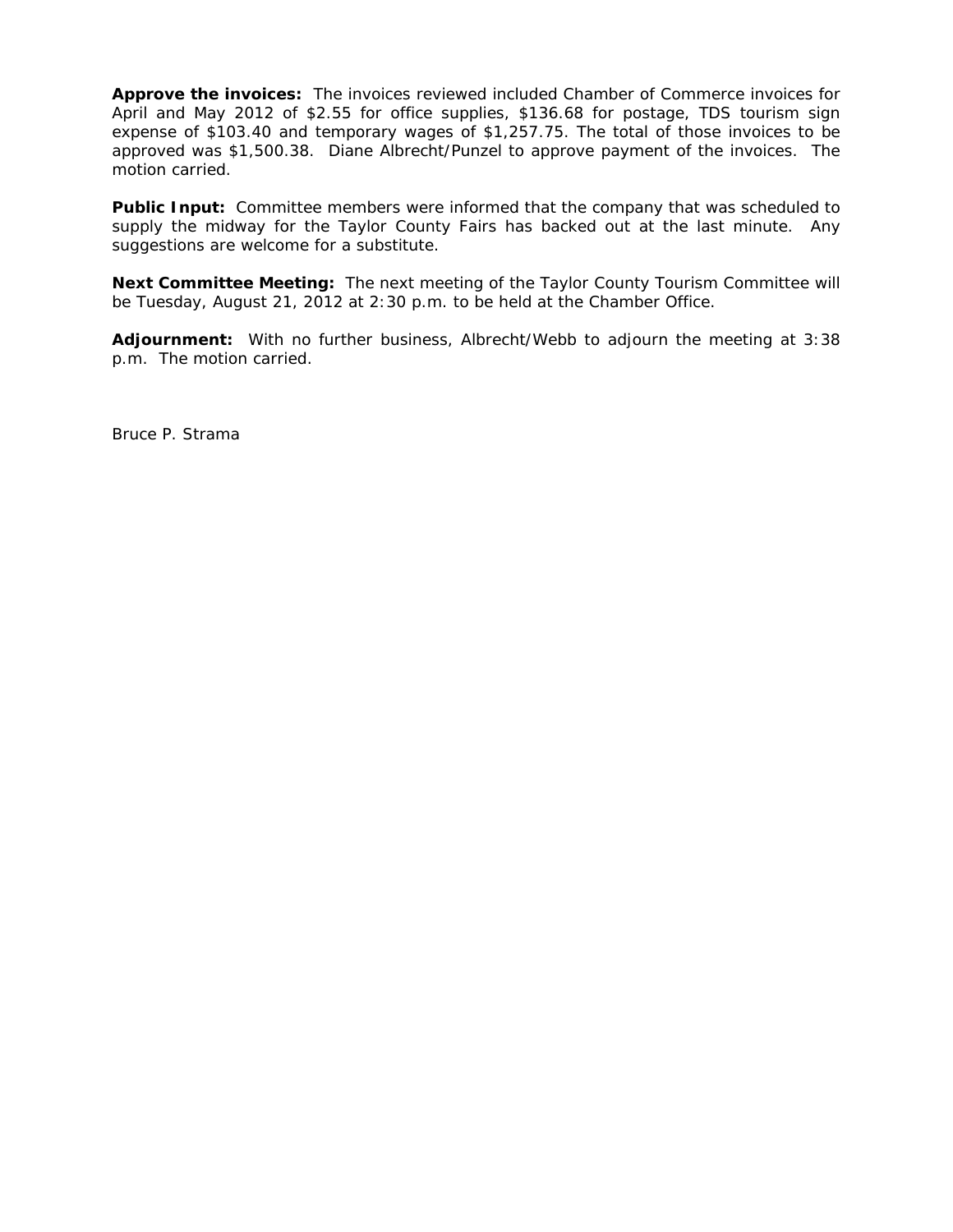Tuesday April 10, 2012 Third Floor Jury Room

**Call Meeting To Order:** Diane Albrecht called the meeting to order at 2:32 p.m. **Members Present:** Diane Albrecht, Dave Lemke, Krist Punzel, Scott Copenhaver, Gary Jensen and Bruce Strama were present. Ken Klahn arrived at 2:48 p.m. **Members Absent:** Paul Webb and Arlen Albrecht were absent. **Other Attendees:** Brad Ruesch, Sue Emmerich and Brian Wilson (Publicist)

**Approve the Minutes of the February 7, 2012 meeting:** Copenhaver/Punzel to approve the minutes of the previous meeting. The motion carried.

**Approve the agenda:** Lemke/Jensen to approve the agenda. The motion carried.

#### **Reports:**

- **a. Star News;** Brian Wilson distributed copies the 2012 Spring/Summer Visitors Guide for review by the Committee. He noted that the Guide will be placed at sites within the STH-29 corridor for distribution. The Committee had directed Wilson to check on including a Taylor County Tourism Map in each Guide. Wilson's contact has proposed that the maps be in a separate slot at distribution centers instead of being included within the Guide. The cost for an additional slot would be \$325.00 annually for the placement of 5,000 maps in addition to the Spring/Summer Guide. Strama reported that there are 15,000 maps remaining which would probably still last a couple of years even if 5,000 were provided annually for the distribution sites. Copenhaver/Jensen to supply the distributer with 5,000 maps for distribution at the sites in the STH-29 corridor for an additional \$325.00. The motion carried. Wilson also reported that the "Silent Sports" magazine is interested in reporting on the Pine Line Marathon which would be a nice plug for the event.
- **b. Chamber of Commerce;** Sue Emmerich distributed copies of both the February and March 2012 Reports. She informed committee members that the Women's Weekend event had over 300 entries, which is a record turnout. She reported that participants were pleased with the event as were businesses in the area. According to Emmerich the Home Show was also a success with plans already in the works for holding the event again in 2013. The quilt show may be held on both Saturday and Sunday in 2013 instead of just on Saturday as there is great interest with many attendees. Those that have displays at the quilt show may be requesting funding from the Tourism Committee for quilt racks allowing display of their items. There are no plans to charge for admission to the Show and the shuttle bus will continue to be available even though it was used sparingly due to the exceptionally warm weather in 2012. Emmerich distributed copies of a report completed by Andrea Buska in reference to her experience at the 2012 Wisconsin Governor's Conference on Tourism. She also distributed a copy of the Milwaukee Journal Sentinel editorial highlighting Taylor County as a winter getaway.

**Review information pertaining to a proposed Maple Festival event:** Ken Klahn addressed the Committee, informing the members that he has been in contact with others interested in holding the proposed Maple Festival event, and will follow up more extensively at the next meeting.

**Discuss and act on any other promotional items discussed:** Klahn reported that he attended a meeting at which the western parts of the county are planning a "Western Taylor County Expo" for promotion of the western part of Taylor County. He has also been approached by several people in relation to expanding the ATV trails/routes in the county. Brad Ruesch informed Klahn and others present that in order to create routes on municipal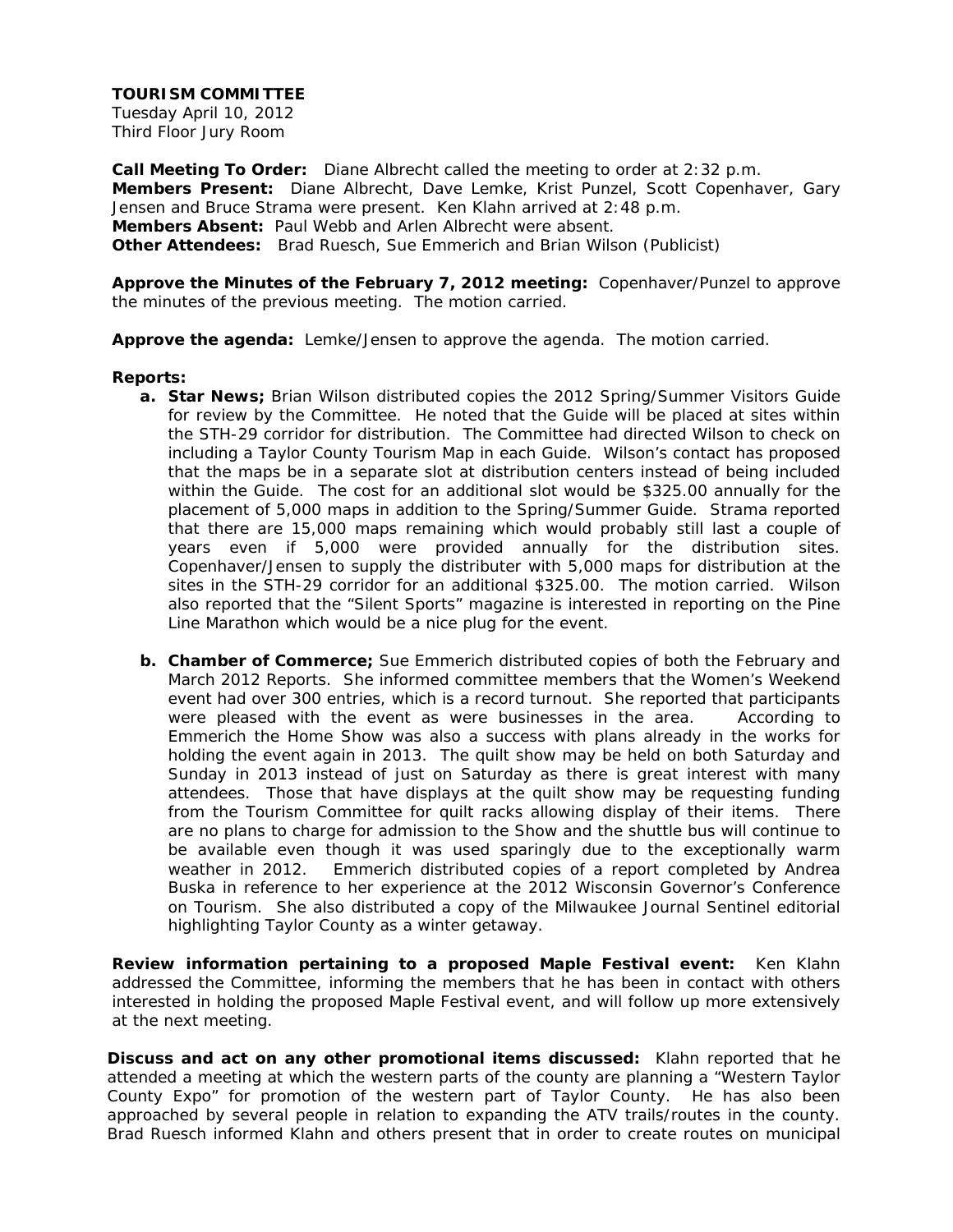roads, each municipality must formally approve those routes. That would include towns, villages, cities and the county. He also stated that route or trail expansion must take into consideration safety and liability issues that could arise. Ruesch gave several suggestions which may be helpful in expanding the trail/route system in Taylor County, noting it needs to be done properly in order for any trail system expansion to survive. Klahn/Jensen to draft a letter of encouragement for the Taylor County Highway Committee in consideration of ATV/UTV enthusiasts' requests for expansion of the ATV/UTV trails/routes system in Taylor County considering both safety and legality. The motion carried.

**Approve the invoices:** The invoices reviewed included Chamber of Commerce invoices for February and March 2012 of \$1.20 for office supplies, \$66.47 for postage, and TDS tourism sign expense of \$103.40. The total of those invoices to be approved was \$171.07. Copenhaver/Punzel to approve payment of the invoices. The motion carried. Strama did note that due to the deadline for publication, that he had called Committee Chair, Diane Albrecht, and she had approved payment of \$350.00 for a full page color ad in the Spring/Summer Visitor's Guide.

Public Input: Strama had received a draft of a proposed new "Welcome to Taylor County" sign from Pro Design, which he passed around for Committee review. Committee members showed some interest in possibly running a contest to gain input on a possible update of the "Welcome to Taylor County" sign. There may be more discussion pertaining to this issue at a future Tourism Committee Meeting.

**Next Committee Meeting:** The next meeting of the Taylor County Tourism Committee will be Tuesday, June 19, 2012 at 2:30 p.m.

**Adjournment:** With no further business, Punzel/Jensen to adjourn the meeting at 4:05 p.m. The motion carried.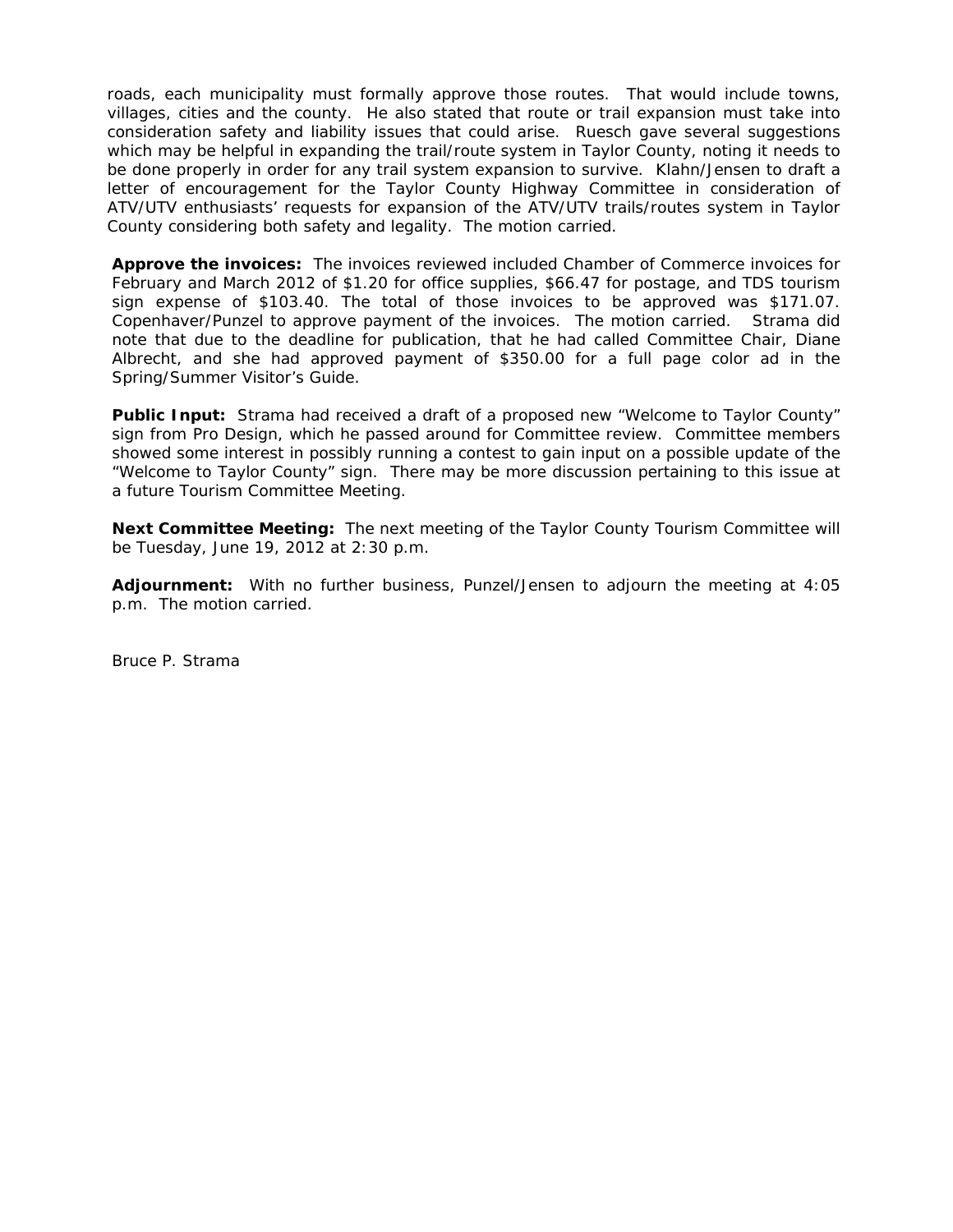Tuesday February 7, 2012 County Board Room

**Call Meeting To Order:** Diane Albrecht called the meeting to order at 2:32 p.m. **Members Present:** Diane Albrecht, Dave Lemke, Krist Punzel, Scott Copenhaver, Ken Klahn, Arlen Albrecht and Bruce Strama were present. **Members Absent:** Paul Webb and Gary Jenssen were absent. **Other Attendees:** Sue Emmerich and Brian Wilson (Publicist)

**Approve the Minutes of the December 13, 2011 meeting:** Copenhaver/Lemke to approve the minutes of the previous meeting. The motion carried.

**Approve the agenda:** Punzel/Copenhaver to approve the agenda. The motion carried.

**Review information pertaining to a proposed Maple Festival event:** Ken Klahn addressed the Committee, informing the members of his findings upon research of holding an event of the magnitude discussed at the previous meeting. Initially there were intentions of holding a Maple Festival event in 2012, but Klahn reported that if it were hurried and the event were held it may fail, whereas if correctly planned and successful in the initial year it would be more likely to succeed. He informed committee members that in his opinion the roll of the committee in launching the proposed event would be to prepare a presentation and introduce that event presentation to an organization that may be interested in running the event. That organization may include other organizations, possibly branching off with additional activities related to the event to help expand the event. It was the consensus of the committee that the Lions Organization may be the most capable organization to be targeted as lead organization, due to the number of chapters within the county. Klahn, with the aid of the chamber will work on creating a presentation to be introduced to the Lions and other organizations. Klahn will also be attending organizational meetings and speaking with members of multiple organizations in an attempt to promote the event. The Committee would also be willing to offer financial aid to support a Maple Festival event.

#### **Reports:**

- **a. Star News;** Brian Wilson distributed copies of a report, reviewing the many activities that the Star News had promoted over the past couple of months. He reported that the vendor with which we had contracted in 2011 to place the Taylor County Recreation Guide in waysides around the state is no longer in that business. There was discussion of other options with the consensus that targeting the STH-29 and the STH-8 corridors may be the most advantageous in promoting tourism in the county. It was motioned by Lemke with a second by Klahn to approve funding in the amount not to exceed \$1,500 for contracting with a vendor to place promotional literature in tourism racks for display in restaurants, gas stations and other areas visited by those traveling the STH-29 and STH-8 corridors. The motion carried. Contracting with the vendor will not only be dependent on Taylor County Tourism, but will require funding from the Hotel/Motel Tax from the City of Medford and from the Village of Rib Lake.
- **b. Chamber of Commerce;** Sue Emmerich distributed copies of both the December 2011 and January 2012 Reports. She informed committee members that the Women's Weekend event has over 225 entries at this time and that they are expecting in excess of 300, which will be a record turnout. She reported on website issues which were resolved also noting that two chamber staff members will be attending the Wisconsin Governor's Conference on Tourism. According to Emmerich the Home Show that will be held March  $16<sup>th</sup>$  through the  $18<sup>th</sup>$  will be much larger than in past years and will be utilizing the Medford Elementary School to offer an Outdoor Recreation Expo in addition to the Simek Center where the main Home